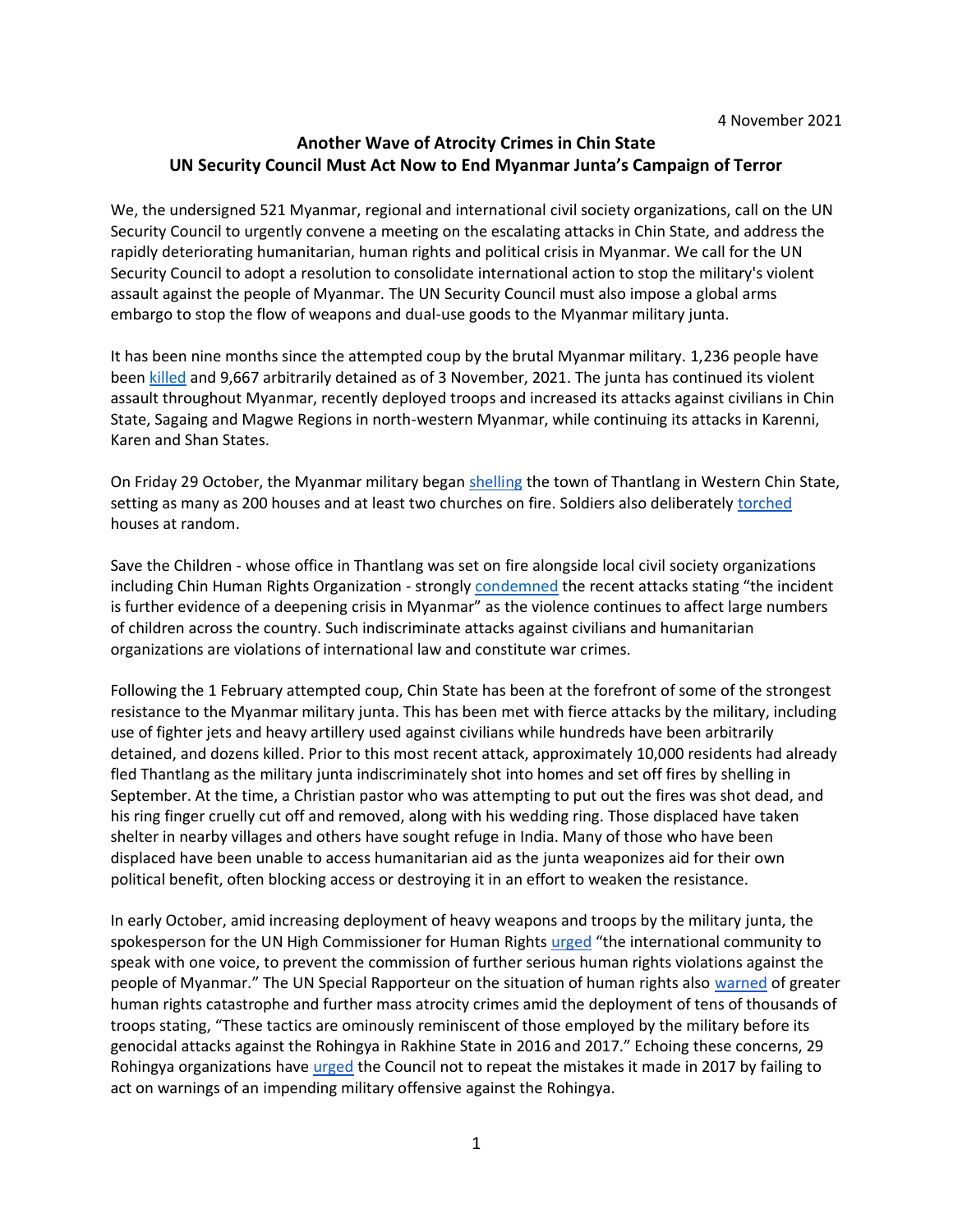Since the start of the attempted coup nine months ago, hundreds of Myanmar and international society organizations have repeatedly and vehemently called for the UN Security Council to act. This includes a [statement](https://mailchi.mp/chro.ca/press-statement-un-security-council-urgently-convene-a-meeting-on-the-escalating-military-attacks-and-troop-build-up-in-chin-state-western-burma?e=89d0a5e09f) from 92 Chin civil society organizations and Burma Campaign UK, who have [called](https://burmacampaign.org.uk/unsc-must-meet-regarding-north-western-burma-crisis/) on the UK as the "penholder" of Myanmar at the UN Security Council to urgently act. The Special Advisory Council for Myanmar have als[o called](https://specialadvisorycouncil.org/2021/10/we-will-either-die-of-starvation-or-die-fighting-un-security-council-must-act-on-myanmar/) for the UN Security Council to "issue a resolution to consolidate international action towards resolving the crisis."

Yet, the Security Council has failed to take any effective actions beyond statements. As the offensives escalate in Chin State, the UN Security Council must act before it is too late. It must convene an urgent meeting on the escalating attacks in Chin State and the overall deepening political, human rights and humanitarian crisis as a result of the Myanmar military leaders search for power and greed that has caused immense suffering. The human security risk not only threatens the people of Myanmar but also regional and thus global security and peace. The Council must immediately build on previous statements with concrete action by adopting a resolution that consolidates international action to resolve the deepening crisis, a global arms embargo to stop the flow of weapons, including dual-use goods, and refer the situation in Myanmar to the International Criminal Court. The Council must demonstrate that it will take concrete actions to stop the junta from committing further atrocity crimes and posing further risk to human security of the people of Myanmar.

The UN must not continue to fail the people of Myanmar.

## *For more information, please contact:*

- Khin Ohmar, Progressive Voice, [info@progressive-voice.org](mailto:info@progressive-voice.org)
- Salai Za Uk, Chin Human Rights Organization, [info@chinhumanrights.org](mailto:info@chinhumanrights.org)
- Tun Khin, Burmese Rohingya Organization UK, [tunkhin80@gmail.com](mailto:tunkhin80@gmail.com)

## **Signed by 521 Myanmar, regional and international civil society organizations\* including:**

- 1. 8888 Generation (New Zealand)
- 2. Action Committee for Democracy Development
- 3. African Great Lakes Action Network
- 4. All Burma Democratic Face in New Zealand
- 5. All Burma IT Student Union
- 6. Alternative Solutions for Rural Communities (ASORCOM)
- 7. ALTSEAN-Burma
- 8. America Rohingya Justice Network
- 9. American Baptist Churches USA
- 10. American Rohingya Advocacy
- 11. Ananda Data
- 12. Anti-Dictatorship in Burma DC Metropolitan Area
- 13. Arakan CSO Network
- 14. Arakan Institute for Peace and Development
- 15. Arakan Rohingya Development Association Australia
- 16. Arakan Rohingya National Organisation (ARNO)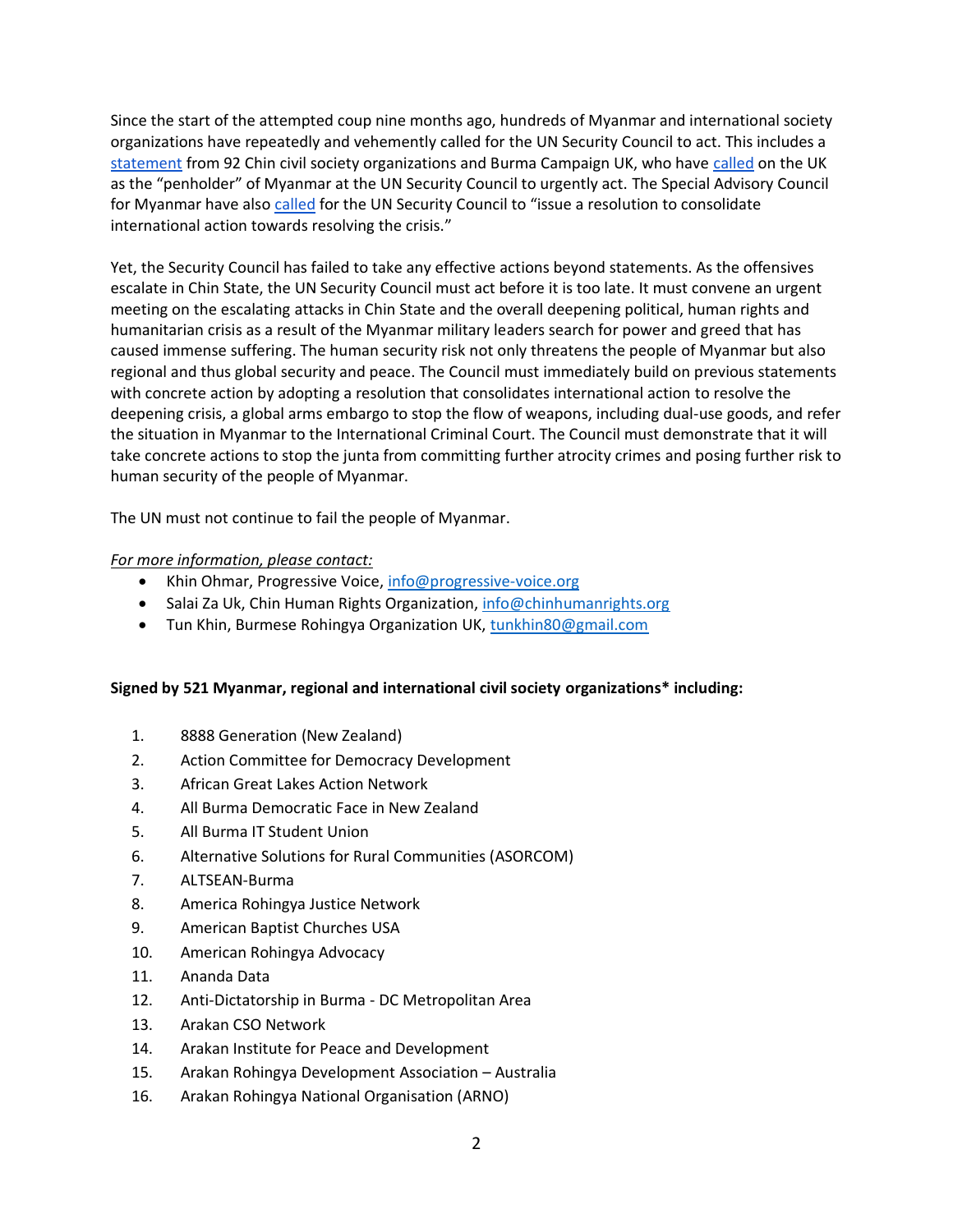- 17. Arakan Rohingya Union
- 18. Arizona Kachin Community
- 19. ASEAN Parliamentarians for Human Rights (APHR)
- 20. Asho University Students Association (AUSA)
- 21. Asho Youth Organization
- 22. Asian Dignity Initiative
- 23. Asian Forum for Human Rights and Development (FORUM-ASIA)
- 24. Asian Resource Foundation
- 25. Asia-Pacific Solidarity Coalition
- 26. Assistance Association for Political Prisoners
- 27. Association of Human Rights Defenders and Promoters
- 28. Association of Women for Awareness & Motivation (AWAM)
- 29. Athan Freedom of Expression Activist Organization
- 30. Auckland Kachin Community Inc.
- 31. Auckland Zomi Community
- 32. Australian Burmese Rohingya Organisation
- 33. Backpack Health Workers Team
- 34. Balaod Mindanaw
- 35. Bangkok Chin University Student Fellowship
- 36. Banglar Manabadhikar Suraksha Mancha (MASUM)
- 37. Baptist World Alliance
- 38. Blood Money Campaign
- 39. British Rohingya Community in UK
- 40. Buddhist Solidarity for Reform
- 41. Burma Action Ireland
- 42. Burma Campaign UK
- 43. Burma Human Rights Network
- 44. Burma Medical Association
- 45. Burma Task Force
- 46. Burmese American Millennials
- 47. Burmese Community Support Group (Australia)
- 48. Burmese Democratic Forces
- 49. Burmese Rohingya Association in Queensland-Australia (BRAQA)
- 50. Burmese Rohingya Association Japan (BRAJ)
- 51. Burmese Rohingya Association of North America
- 52. Burmese Rohingya Community Australia (BRCA)
- 53. Burmese Rohingya Community in Denmark
- 54. Burmese Rohingya Community of Georgia
- 55. Burmese Rohingya Organisation UK
- 56. Burmese Rohingya Welfare Organisation New Zealand
- 57. Burmese Student Association at UCSB
- 58. Burmese Women's Union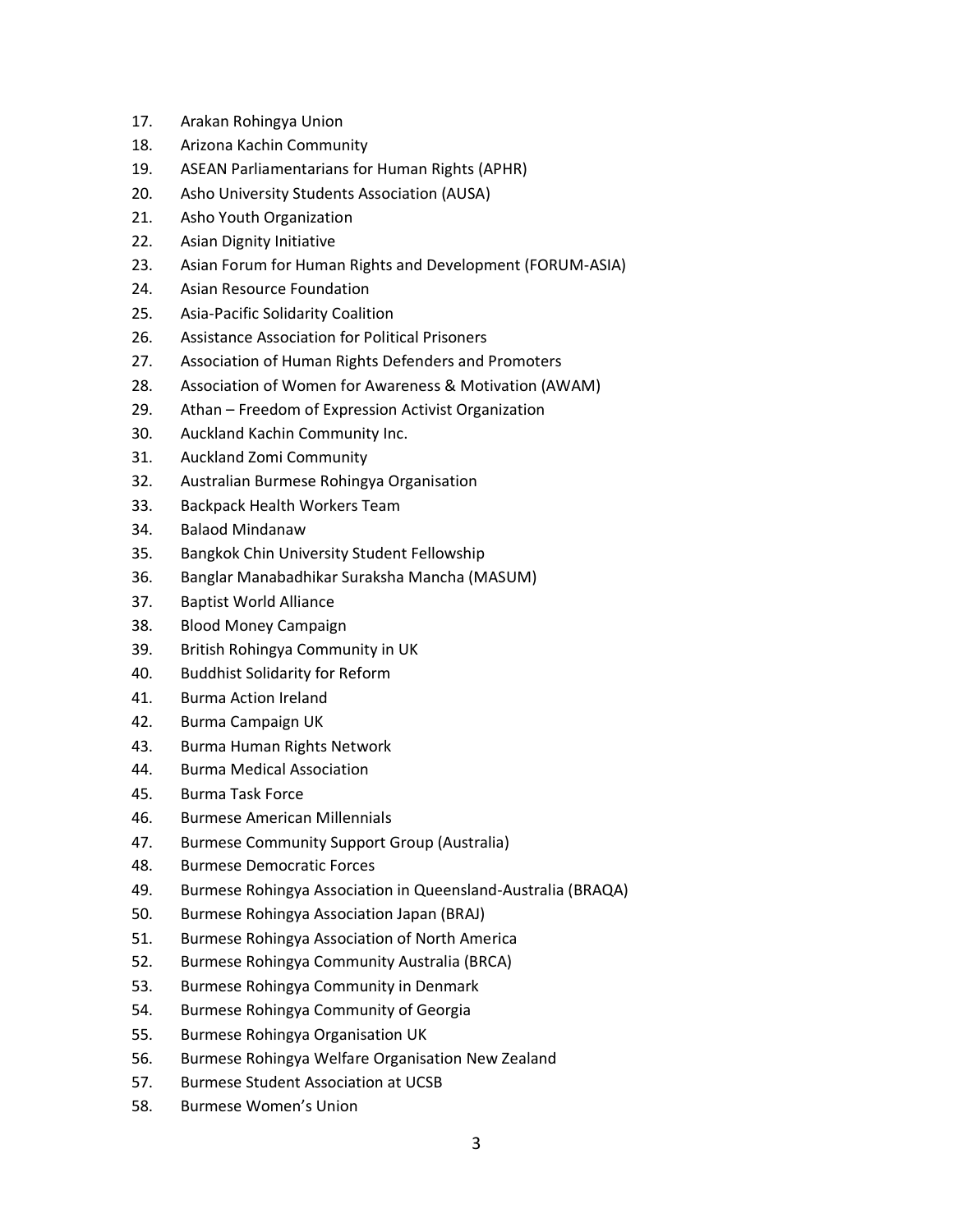- 59. California Kachin Community
- 60. Calvary Burmese Church
- 61. Campaign for a New Myanmar
- 62. Canadian Burmese Rohingya Organisation
- 63. Canadian Rohingya Development Initiative
- 64. Cantors' Assembly
- 65. CAU Buddhist
- 66. CDM Supporter Team (Hakha)
- 67. Central Chin Youth Organization (CCYO)
- 68. Centre for Human Rights and Development, Mongolia
- 69. Cherry Foundation (Yangon), Burma/Myanmar
- 70. Chin Baptist Association, North America
- 71. Chin Baptist Churches USA
- 72. Chin Civil Society Network (CCSN)
- 73. Chin Community of Auckland
- 74. Chin Community of USA-DC Area
- 75. Chin Education Initiative (CEI)
- 76. Chin Human Rights Organization
- 77. Chin Humanitarian Assistance Team Rakhine State (CHAT)
- 78. Chin Leaders of Tomorrow (CLT)
- 79. Chin Literature and Culture Committee (Universities of Yangon)
- 80. Chin Student Union Kalay
- 81. Chin Student Union Pakokku
- 82. Chin Student Union Sittwe
- 83. Chin Student Union of Myanmar
- 84. Chin University Student Fellowship Paletwa
- 85. Chin University Students in Rakhine State (CUSRS)
- 86. Chin Women Organization (CWO)
- 87. Chin Women's Development Organization (CWDO)
- 88. CIVICUS: World Alliance for Citizen Participation
- 89. Coalition for Democracy
- 90. Community Resource Centre (CRC)
- 91. Dallas Kachin Community
- 92. Darfur and Beyond, Phoenix, Arizona, USA
- 93. DEEKU-Karenni Community of Amarillo, TX
- 94. Democracy for Ethnic Minorities Organization
- 95. Democracy for Myanmar Working Group (NZ)
- 96. Democracy, Peace and Women's Organization DPW
- 97. Equality Myanmar
- 98. European Rohingya Council (ERC)
- 99. Falam Phunsang Tlawngta Pawlkom
- 100. Federal Myanmar Benevolence Group (NZ)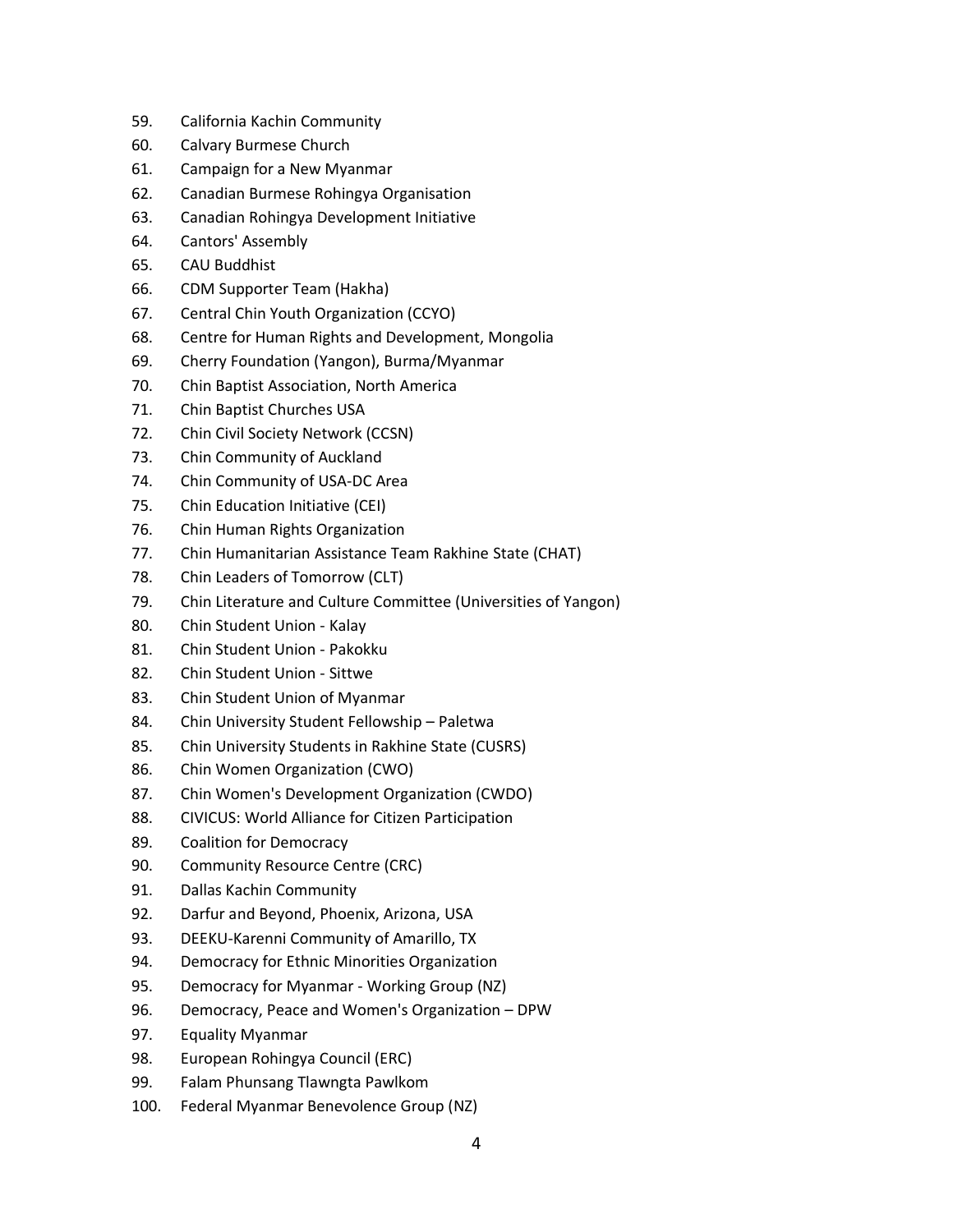- 101. Fidi Foundation (Hakha)
- 102. Florida Kachin Community
- 103. Free Burma Action Bay/USA/Global
- 104. Free Myanmar Campaign USA/BACI
- 105. Free Rohingya Coalition (FRC)
- 106. Freedom for Burma
- 107. Freedom, Justice, Equality for Myanmar
- 108. Future Light Center
- 109. Future Thanlwin
- 110. Gender and Development Institute Myanmar
- 111. Gender Equality Myanmar
- 112. Generation Wave
- 113. Georgia Kachin Community
- 114. Global Centre for the Responsibility to Protect
- 115. Global Justice Center
- 116. Global Movement for Myanmar Democracy
- 117. Global Myanmar Spring Revolution
- 118. Global Witness
- 119. Globe International Center
- 120. Grassroots Movement for Burma
- 121. Green Party Korea International Committee
- 122. Hakha Campaign for Justice
- 123. Hakha University Student Organization (HUSO)
- 124. Houston Kachin Community
- 125. Human Rights Alert
- 126. Human Rights Development for Myanmar
- 127. Human Rights Foundation of Monland
- 128. Human Rights Watch
- 129. Imparsial
- 130. Incorporated Organization Shilcheon Bulgyo
- 131. Infinite Burma
- 132. Initiatives for International Dialogue
- 133. Institute for Asian Democracy
- 134. Inter Pares
- 135. International Campaign for the Rohingya
- 136. International Karen Organisation
- 137. Iowa Kachin Community
- 138. Ipas
- 139. Jewish World Watch
- 140. Jogye Order Chapter of Korea Democracy Union
- 141. Justice For Myanmar
- 142. Kachin Alliance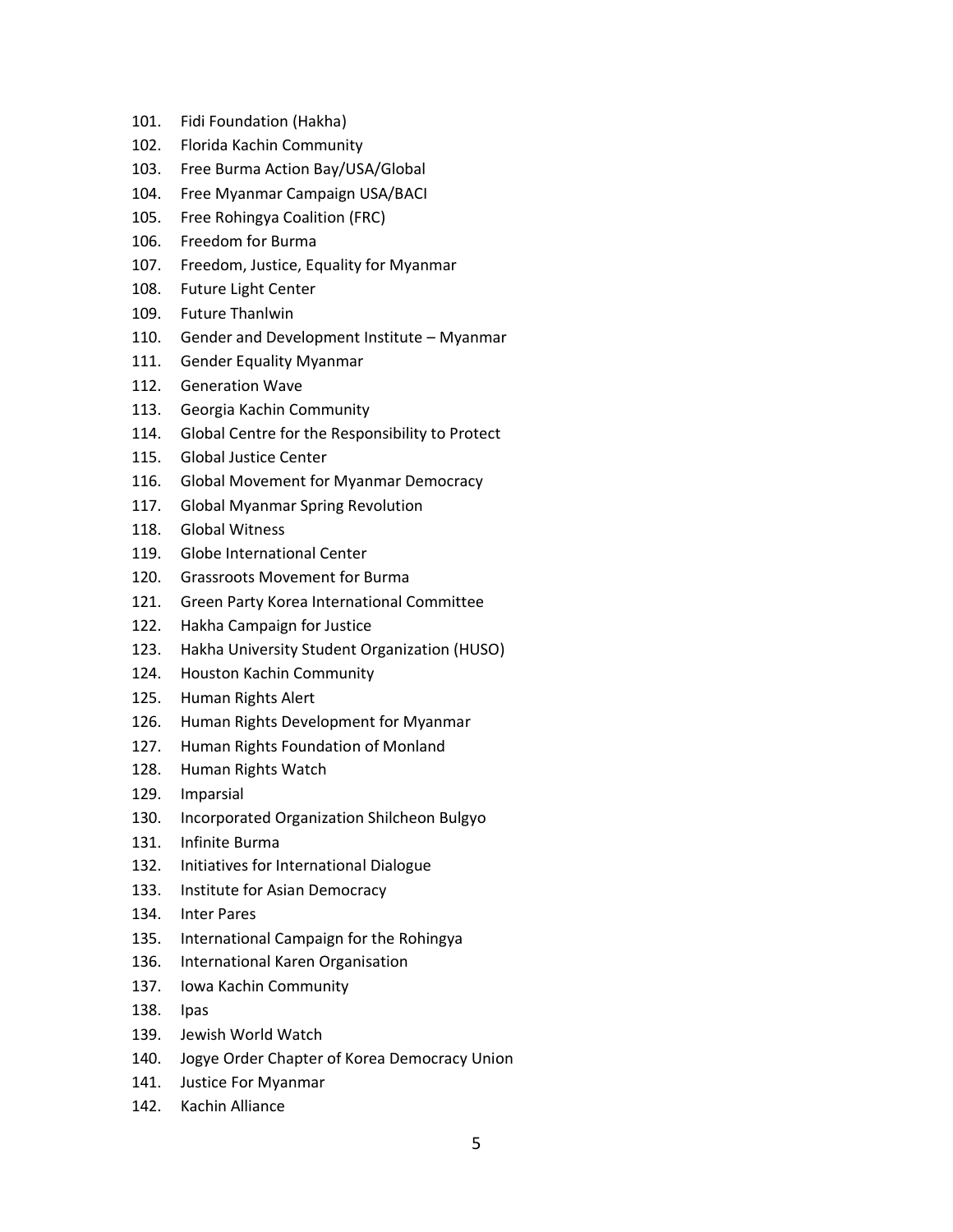- 143. Kachin American Community (Portland Vancouver)
- 144. Kachin Community of Indiana
- 145. Kachin Community of USA
- 146. Kachin National Organization USA
- 147. Kachin Peace Network (KPN)
- 148. Kachin State Women Network
- 149. Kachin Women's Association Thailand
- 150. Kanpetlet University Student Organization
- 151. Kansas Karenni Community, KS
- 152. Karen American Association of Milwaukee, WI
- 153. Karen Association of Huron, SD
- 154. Karen Community of Akron, OH
- 155. Karen Community of Iowa, IA
- 156. Karen Community of Kansas City, KS & MO
- 157. Karen Community of Minnesota, MN
- 158. Karen Community of North Carolina, NC
- 159. Karen Environmental and Social Action Network
- 160. Karen Human Rights Group
- 161. Karen Organization of America
- 162. Karen Organization of Illinois, IL
- 163. Karen Organization of San Diego
- 164. Karen Peace Support Network
- 165. Karen Rivers Watch
- 166. Karen Women's Organization
- 167. Karen Youth Education Pathways
- 168. Karenni Civil Society Network
- 169. Karenni Community of Arizona, AZ
- 170. Karenni Community of Arkensas, AK
- 171. Karenni Community of Austin, TX
- 172. Karenni Community of Bowling Green, KY
- 173. Karenni Community of Buffalo, NY
- 174. Karenni Community of Chicago, IL
- 175. Karenni Community of Colorado, CO
- 176. Karenni Community of Dallas, TX
- 177. Karenni Community of Des Moines, IA
- 178. Karenni Community of Florida, FL
- 179. Karenni Community of Fort Worth, TX
- 180. Karenni Community of Georgia, GA
- 181. Karenni Community of Houston, TX
- 182. Karenni Community of Idaho, ID
- 183. Karenni Community of Indianapolis, IN
- 184. Karenni Community of Massachusetts, MA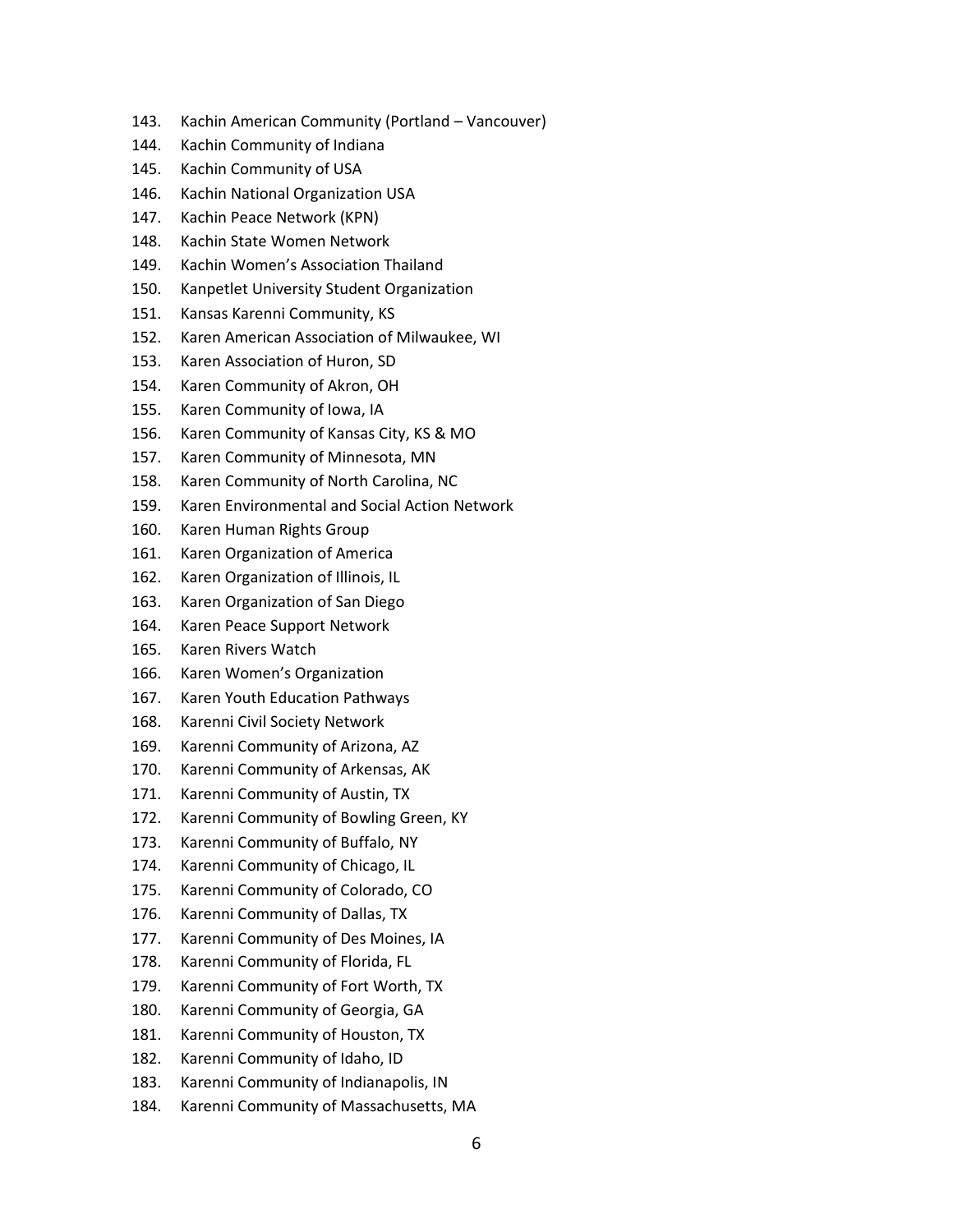- 185. Karenni Community of Michigan, MI
- 186. Karenni Community of Minnesota, MN
- 187. Karenni Community of Missouri, MO
- 188. Karenni Community of North Carolina, NC
- 189. Karenni Community of Portland, OR
- 190. Karenni Community of Rockford, IL
- 191. Karenni Community of San Antonio, TX
- 192. Karenni Community of Sioux Falls, SD
- 193. Karenni Community of Utah, UT
- 194. Karenni Community of Utica, NY
- 195. Karenni Community of Washington, WA
- 196. Karenni Community of Wisconsin, WI
- 197. Karenni Human Rights Group
- 198. Karenni National Women's Organization
- 199. Karenni Society New Zealand
- 200. Karenni Society of Omaha, NE
- 201. Karenni-American Association
- 202. Kaung Rwai Social Action Network
- 203. Keng Tung Youth
- 204. Kentucky Kachin Community
- 205. Korean Ashram
- 206. L'chaim! Jews Against the Death Penalty
- 207. Los Angeles Rohingya Association
- 208. Louisiana Kachin Community
- 209. Manyou Power People
- 210. Maryland Kachin Community
- 211. Matupi University Student Fellowship
- 212. Metta Campaign Mandalay
- 213. Metta-Vipassana Center
- 214. Michigan Kachin Community
- 215. MINBYUN Lawyers for a Democratic Society International Solidarity Committee
- 216. Mindat University Student Union
- 217. Minnesota Kachin Community
- 218. Mizo Student Fellowship
- 219. Myanmar Advocacy Coalition
- 220. Myanmar Cultural Research Society (MCRS)
- 221. Myanmar Engineers New Zealand
- 222. Myanmar Ethnic Rohingya Human Rights Organisation in Malaysia
- 223. Myanmar Gonye (New Zealand)
- 224. Myanmar Peace Bikers
- 225. Myanmar People Alliance (Shan State)
- 226. Myanmar Students' Union in New Zealand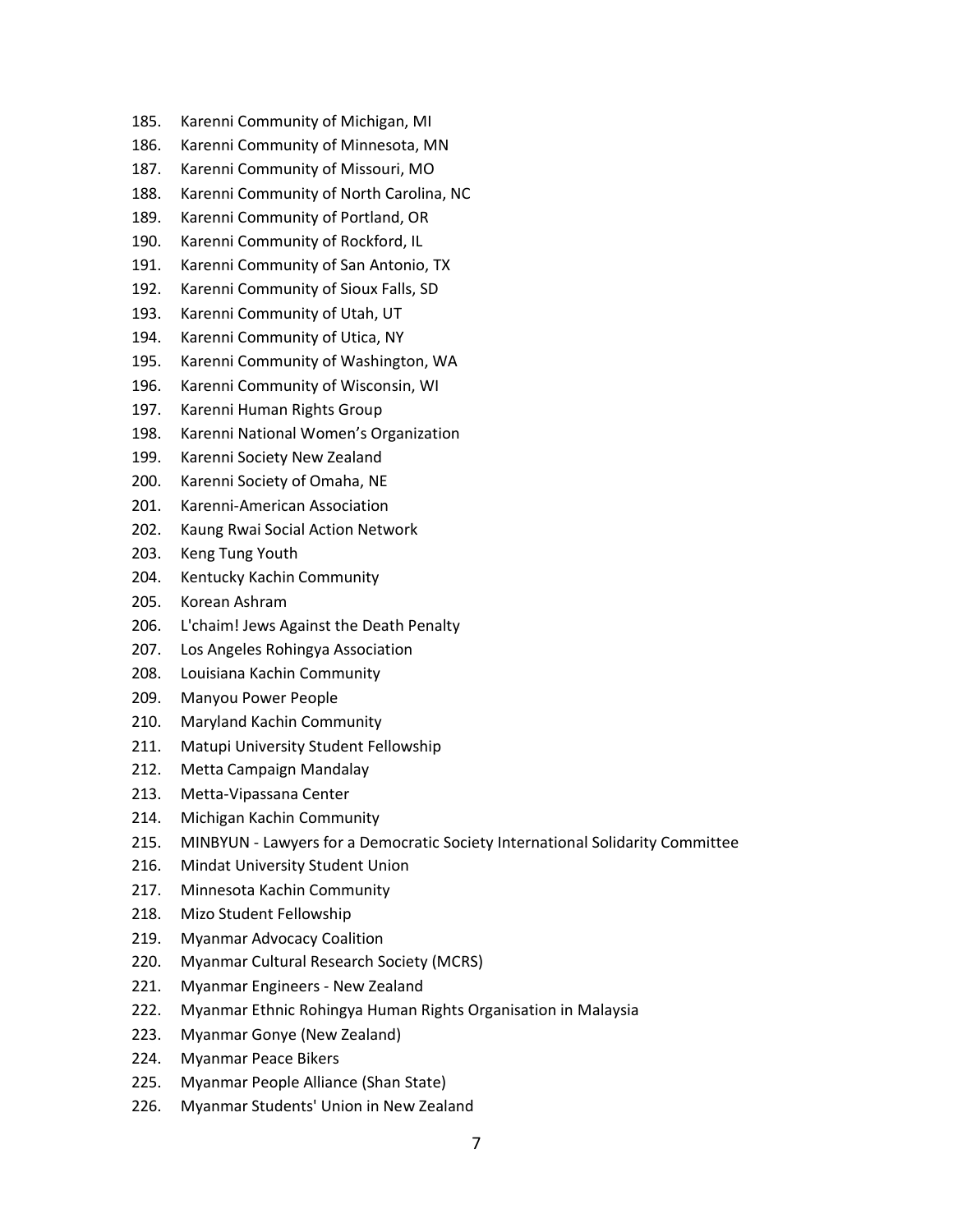- 227. Nationalities Alliance of Burma USA
- 228. NeT Organization
- 229. Network for Human Rights Documentation (ND-Burma)
- 230. Never Again Coalition
- 231. New Bodhisattva Network
- 232. New York Kachin Community
- 233. New Zealand Doctors for NUG
- 234. New Zealand Karen Association
- 235. New Zealand Zo Community Inc.
- 236. Ninu (Women in Action Group)
- 237. No Business With Genocide
- 238. North Carolina Kachin Community
- 239. Nyan Lynn Thit Analytica
- 240. Olive Organization
- 241. Omaha Kachin Community
- 242. Overseas Mon Association. New Zealand
- 243. Pa-O Women's Union
- 244. Pa-O Youth Organization
- 245. Pennsylvania Kachin Community
- 246. People's Initiative for Development Alternatives
- 247. People's Solidarity for Participatory Democracy (PSPD)
- 248. Progressive Voice
- 249. Pyithu Gonye (New Zealand)
- 250. Rohingya Action Ireland
- 251. Rohingya American Society
- 252. Rohingya Arakanese Refugee Committee
- 253. Rohingya Community in Netherlands
- 254. Rohingya Community in Norway
- 255. Rohingya Culture Centre Chicago
- 256. Rohingya Human Rights Initiative
- 257. Rohingya Human Rights Network (Canada)
- 258. Rohingya Organisation Norway
- 259. Rohingya Refugee Network
- 260. Rohingya Society Malaysia
- 261. Rohingya Women Development Network (RWDN)
- 262. Rohingya Youth Development Forum (RYDF)
- 263. Rvwang Community Association New Zealand
- 264. Save and Care Organization for Ethnic Women at Border Areas
- 265. Save Myanmar Fundraising Group (New Zealand)
- 266. Save the Salween Network
- 267. SEA Junction
- 268. SEGRI